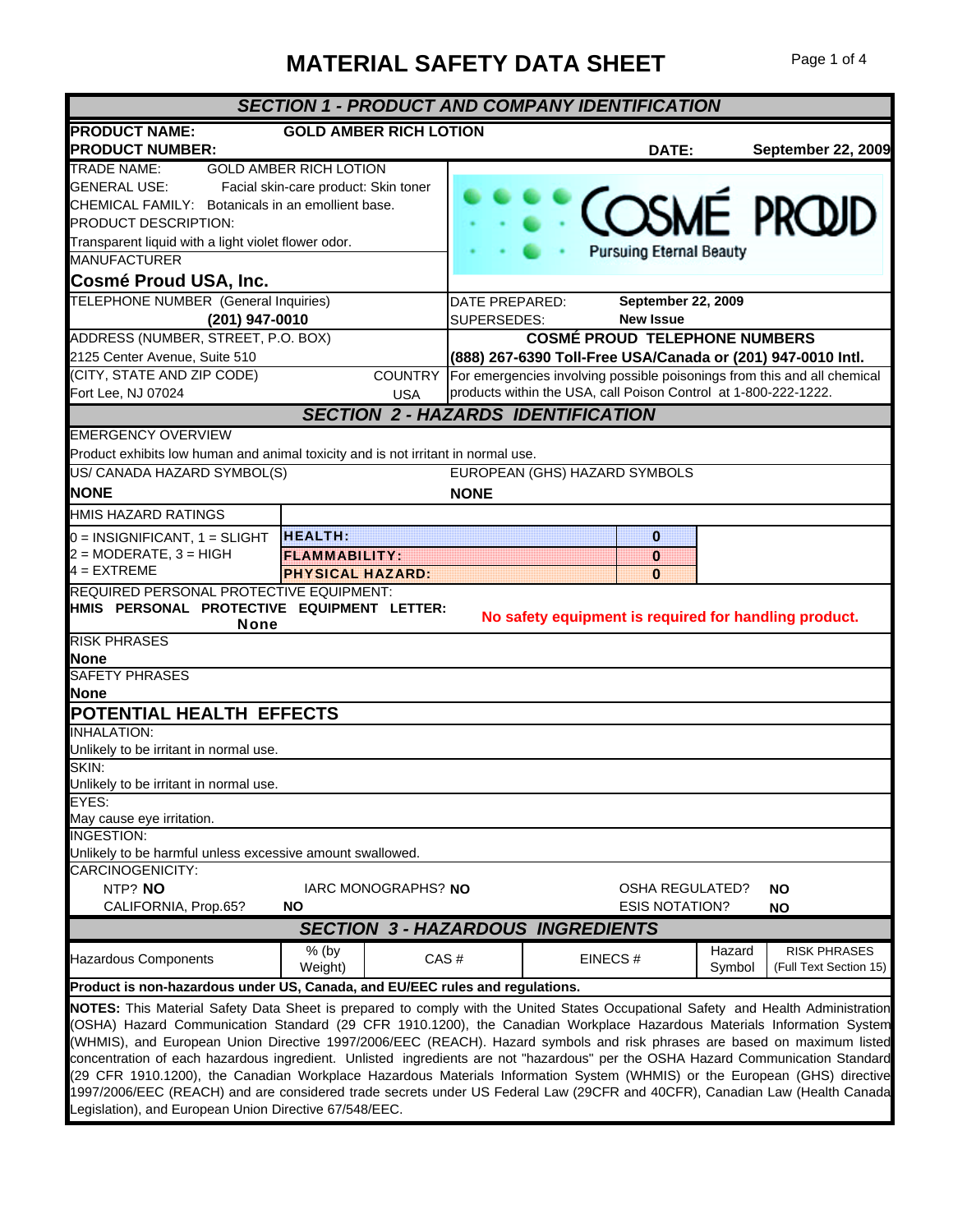## **MATERIAL SAFETY DATA SHEET** Page 2 of 4

| <b>PRODUCT NAME:</b>                                                                                                                                                                                   | <b>GOLD AMBER RICH LOTION</b>                                                                                                                                                                                                  |                          |                           |  |  |
|--------------------------------------------------------------------------------------------------------------------------------------------------------------------------------------------------------|--------------------------------------------------------------------------------------------------------------------------------------------------------------------------------------------------------------------------------|--------------------------|---------------------------|--|--|
| <b>PRODUCT NUMBER:</b>                                                                                                                                                                                 |                                                                                                                                                                                                                                | DATE:                    | <b>September 22, 2009</b> |  |  |
|                                                                                                                                                                                                        | <b>SECTION 4 - FIRST AID MEASURES</b>                                                                                                                                                                                          |                          |                           |  |  |
| <b>INHALATION:</b>                                                                                                                                                                                     |                                                                                                                                                                                                                                |                          |                           |  |  |
|                                                                                                                                                                                                        | Not applicable in normal use. In the unusual case of irritation, remove victim to fresh air.                                                                                                                                   |                          |                           |  |  |
| EYES:                                                                                                                                                                                                  | Remove contact lenses if present, then flush with water for 15 minutes; seek medical assistance if irritation persists.                                                                                                        |                          |                           |  |  |
| SKIN:                                                                                                                                                                                                  |                                                                                                                                                                                                                                |                          |                           |  |  |
|                                                                                                                                                                                                        | In the unusual case of irritation, wash thoroughly with soap and water; seek medical aid if symptoms persist or are severe.                                                                                                    |                          |                           |  |  |
| <b>INGESTION:</b>                                                                                                                                                                                      |                                                                                                                                                                                                                                |                          |                           |  |  |
| Some gastro-intestinal upset is possible. Give plenty of water to drink, then consult a physician or Poison Control if a large quantity has<br>been ingested. Product has low order of human toxicity. |                                                                                                                                                                                                                                |                          |                           |  |  |
|                                                                                                                                                                                                        | <b>SECTION 5 - FIRE FIGHTING MEASURES</b>                                                                                                                                                                                      |                          |                           |  |  |
| <b>GENERAL HAZARDS:</b>                                                                                                                                                                                |                                                                                                                                                                                                                                |                          |                           |  |  |
|                                                                                                                                                                                                        | Product may be minimally combustible. Turnout gear and breathing protection is recommended when fighting fires involving<br>this product. Toxic vapors may be emitted under extreme fire conditions                            |                          |                           |  |  |
| <b>EXTINGUISHING MEDIA:</b>                                                                                                                                                                            |                                                                                                                                                                                                                                |                          |                           |  |  |
|                                                                                                                                                                                                        | On large fires use dry chemical, foam or water spray. On small fires use carbon dioxide, dry chemical or water spray.                                                                                                          |                          |                           |  |  |
| <b>FIRE FIGHTING PROCEDURES:</b>                                                                                                                                                                       |                                                                                                                                                                                                                                |                          |                           |  |  |
|                                                                                                                                                                                                        | Wear SCBA apparatus and full turnout gear when fighting fires involving this product.                                                                                                                                          |                          |                           |  |  |
| UNUSUAL FIRE AND EXPLOSION HAZARDS:                                                                                                                                                                    |                                                                                                                                                                                                                                |                          |                           |  |  |
| None applicable.                                                                                                                                                                                       |                                                                                                                                                                                                                                |                          |                           |  |  |
| HAZARDOUS COMBUSTION PRODUCTS:                                                                                                                                                                         |                                                                                                                                                                                                                                |                          |                           |  |  |
| Carbon Monoxide, Carbon Dioxide, Silicates, Hydrocarbon Compounds                                                                                                                                      |                                                                                                                                                                                                                                |                          |                           |  |  |
|                                                                                                                                                                                                        | <b>SECTION 6 - ACCIDENTAL RELEASE MEASURES</b>                                                                                                                                                                                 |                          |                           |  |  |
|                                                                                                                                                                                                        | STEPS TO BE TAKEN IN CASE MATERIAL IS RELEASED OR SPILLED:                                                                                                                                                                     |                          |                           |  |  |
|                                                                                                                                                                                                        | Shovel up and transfer into approved waste disposal containers for disposal by an approved and licensed facility. Product is non-toxic and<br>may be either incinerated or land filled. Residues may be rinsed off with water. |                          |                           |  |  |
|                                                                                                                                                                                                        | <b>SECTION 7-HANDLING AND STORAGE</b>                                                                                                                                                                                          |                          |                           |  |  |
| PRECAUTIONS TO BE TAKEN IN HANDLING AND STORAGE:                                                                                                                                                       |                                                                                                                                                                                                                                |                          |                           |  |  |
| Minimize contamination of surface and ground waters. Store in a cool dry place in the original package. To ensure continued quality, avoid<br>storage at elevated temperatures.                        |                                                                                                                                                                                                                                |                          |                           |  |  |
|                                                                                                                                                                                                        | <b>SECTION 8 - EXPOSURE CONTROLS / PERSONAL PROTECTION</b>                                                                                                                                                                     |                          |                           |  |  |
| HAZARDOUS COMPONENTS                                                                                                                                                                                   | <b>NIOSH</b>                                                                                                                                                                                                                   | <b>ACGIH</b>             | <b>OSHA</b>               |  |  |
|                                                                                                                                                                                                        | TWA ppm<br>TWA mg/m3<br>STEL mg/m3<br>STEL ppm                                                                                                                                                                                 | TLV/TWA ppm<br>TWA mg/m3 | STEL ppm STEL mg/m3       |  |  |
|                                                                                                                                                                                                        | Product is non-hazardous under US, Canada, and EU/EEC rules and regulations.                                                                                                                                                   |                          |                           |  |  |
| <b>PERSONAL PROTECTION</b>                                                                                                                                                                             |                                                                                                                                                                                                                                |                          |                           |  |  |
| <b>RESPIRATORY PROTECTION:</b>                                                                                                                                                                         |                                                                                                                                                                                                                                |                          |                           |  |  |
| Not normally required.                                                                                                                                                                                 |                                                                                                                                                                                                                                |                          |                           |  |  |
| PROTECTIVE GLOVES:                                                                                                                                                                                     |                                                                                                                                                                                                                                |                          |                           |  |  |
| Not applicable in normal use.                                                                                                                                                                          |                                                                                                                                                                                                                                |                          |                           |  |  |
| <b>EYE PROTECTION:</b>                                                                                                                                                                                 |                                                                                                                                                                                                                                |                          |                           |  |  |
| Not required in normal use.                                                                                                                                                                            |                                                                                                                                                                                                                                |                          |                           |  |  |
| OTHER PROTECTIVE CLOTHING OR EQUIPMENT:                                                                                                                                                                |                                                                                                                                                                                                                                |                          |                           |  |  |
| Not required in normal use.                                                                                                                                                                            |                                                                                                                                                                                                                                |                          |                           |  |  |
| WORK / HYGIENIC PRACTICES:                                                                                                                                                                             |                                                                                                                                                                                                                                |                          |                           |  |  |
|                                                                                                                                                                                                        | Observe good industrial practices by washing your hands after product use and before eating drinking or smoking.                                                                                                               |                          |                           |  |  |

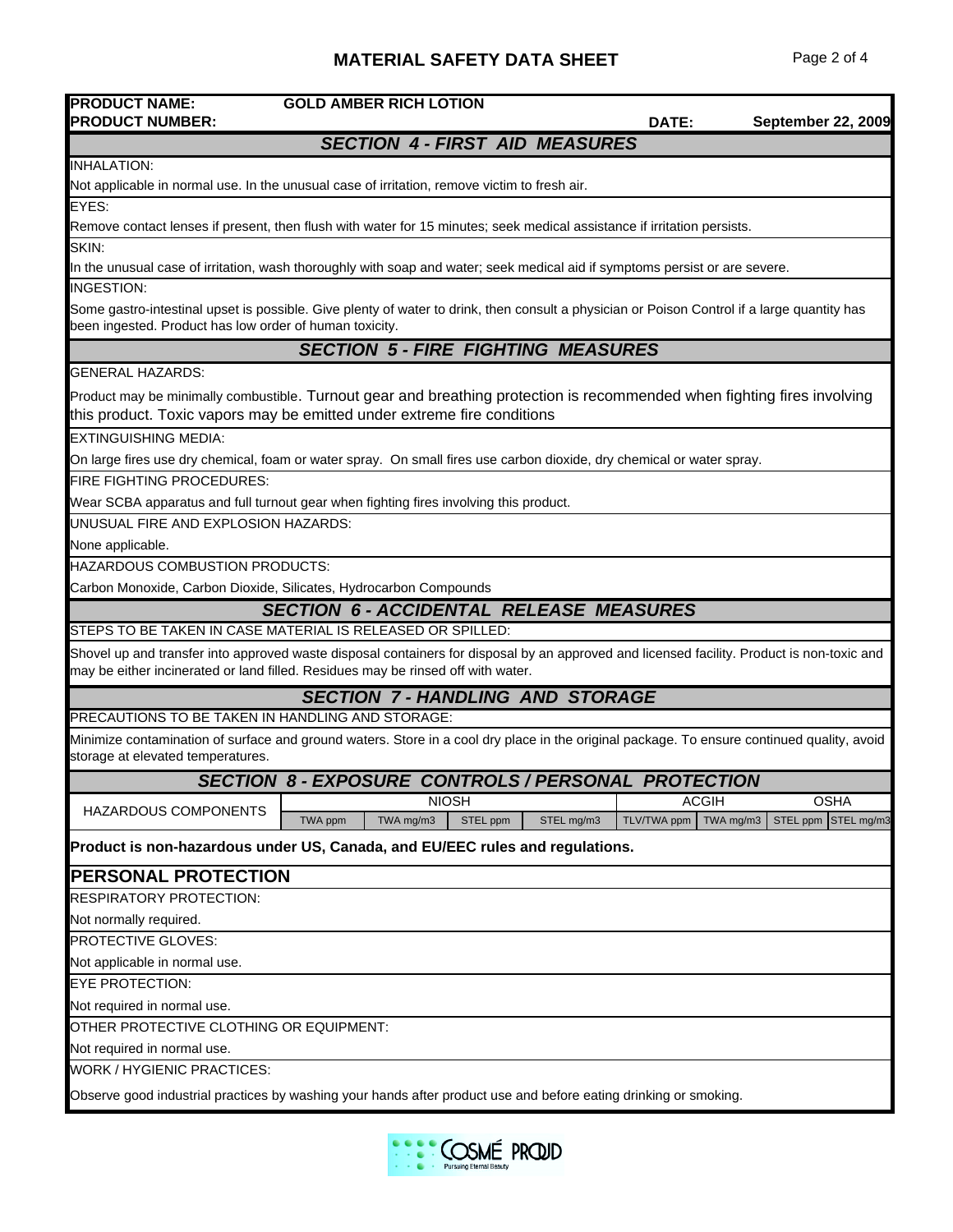| <b>PRODUCT NAME:</b><br><b>PRODUCT NUMBER:</b>                                                                                                                                                                                                                                                                                   | <b>GOLD AMBER RICH LOTION</b>                      |                  |                                                                                                                                        | DATE: | <b>September 22, 2009</b>               |  |
|----------------------------------------------------------------------------------------------------------------------------------------------------------------------------------------------------------------------------------------------------------------------------------------------------------------------------------|----------------------------------------------------|------------------|----------------------------------------------------------------------------------------------------------------------------------------|-------|-----------------------------------------|--|
|                                                                                                                                                                                                                                                                                                                                  | <b>SECTION 9- PHYSICAL AND CHEMICAL PROPERTIES</b> |                  |                                                                                                                                        |       |                                         |  |
| <b>APPEARANCE AND ODOR</b>                                                                                                                                                                                                                                                                                                       |                                                    |                  | <b>VAPOR PRESSURE</b>                                                                                                                  |       |                                         |  |
| Transparent liquid with a light violet flower odor.                                                                                                                                                                                                                                                                              |                                                    | <b>NR</b>        |                                                                                                                                        |       |                                         |  |
| рH                                                                                                                                                                                                                                                                                                                               |                                                    |                  | SPECIFIC GRAVITY (WATER = 1)                                                                                                           |       |                                         |  |
| <b>NR</b>                                                                                                                                                                                                                                                                                                                        |                                                    | <b>NR</b>        |                                                                                                                                        |       |                                         |  |
| <b>MELTING POINT</b>                                                                                                                                                                                                                                                                                                             |                                                    |                  | <b>SOLUBILITY IN WATER</b>                                                                                                             |       |                                         |  |
| ΝA                                                                                                                                                                                                                                                                                                                               |                                                    | <b>NR</b>        |                                                                                                                                        |       |                                         |  |
| <b>FLASH POINT</b>                                                                                                                                                                                                                                                                                                               |                                                    | <b>VISCOSITY</b> |                                                                                                                                        |       |                                         |  |
| None                                                                                                                                                                                                                                                                                                                             |                                                    | <b>NR</b>        |                                                                                                                                        |       |                                         |  |
| <b>FLAMMABLE LIMITS</b>                                                                                                                                                                                                                                                                                                          |                                                    |                  | VAPOR DENSITY (AIR = 1)                                                                                                                |       |                                         |  |
| LEL: None<br>UEL: None                                                                                                                                                                                                                                                                                                           |                                                    | <b>NR</b>        |                                                                                                                                        |       |                                         |  |
| <b>AUTOIGNITION TEMPERATURE</b>                                                                                                                                                                                                                                                                                                  |                                                    |                  | EVAPORATION RATE (WATER = 1)                                                                                                           |       |                                         |  |
| <b>NA</b>                                                                                                                                                                                                                                                                                                                        |                                                    | <b>NR</b>        |                                                                                                                                        |       |                                         |  |
| VOLATILE ORGANIC COMPOUND (VOC) INFORMATION:                                                                                                                                                                                                                                                                                     |                                                    |                  |                                                                                                                                        |       |                                         |  |
| NOTES:<br>ΝA                                                                                                                                                                                                                                                                                                                     |                                                    |                  |                                                                                                                                        |       |                                         |  |
|                                                                                                                                                                                                                                                                                                                                  | <b>SECTION 10 - STABILITY AND REACTIVITY</b>       |                  |                                                                                                                                        |       |                                         |  |
| <b>STABILITY</b>                                                                                                                                                                                                                                                                                                                 | <b>STABLE</b><br>X                                 |                  | <b>CONDITIONS TO AVOID:</b>                                                                                                            |       |                                         |  |
|                                                                                                                                                                                                                                                                                                                                  |                                                    | None             |                                                                                                                                        |       |                                         |  |
| INCOMPATIBILITY (MATERIALS TO AVOID):                                                                                                                                                                                                                                                                                            |                                                    |                  |                                                                                                                                        |       |                                         |  |
| None                                                                                                                                                                                                                                                                                                                             |                                                    |                  |                                                                                                                                        |       |                                         |  |
| <b>HAZARDOUS DECOMPOSITION OR BYPRODUCTS:</b>                                                                                                                                                                                                                                                                                    |                                                    |                  |                                                                                                                                        |       |                                         |  |
| May form carbon dioxide, carbon monoxide, silicates, various hydrocarbons - fire conditions only.                                                                                                                                                                                                                                |                                                    |                  |                                                                                                                                        |       |                                         |  |
| <b>HAZARDOUS POLYMERIZATION:</b>                                                                                                                                                                                                                                                                                                 |                                                    |                  | <b>CONDITIONS TO AVOID:</b>                                                                                                            |       |                                         |  |
| Will not occur                                                                                                                                                                                                                                                                                                                   |                                                    |                  | None related to polymerization.                                                                                                        |       |                                         |  |
|                                                                                                                                                                                                                                                                                                                                  | <b>SECTION 11 - TOXICOLOGICAL INFORMATION</b>      |                  |                                                                                                                                        |       |                                         |  |
| Hazardous Components                                                                                                                                                                                                                                                                                                             | CAS#<br>EINECS#                                    |                  | LD50 of Ingredient<br>(Specify Species and Route)                                                                                      |       | LC50 of Ingredient<br>(Specify Species) |  |
| Product is non-hazardous under US, Canada, and EU/EEC rules and regulations.                                                                                                                                                                                                                                                     |                                                    |                  |                                                                                                                                        |       |                                         |  |
|                                                                                                                                                                                                                                                                                                                                  | <b>SECTION 12 - ECOLOGICAL INFORMATION</b>         |                  |                                                                                                                                        |       |                                         |  |
| Do not allow large quantities (>10 gallons) of undiluted product to enter sewage systems or reach ground water or bodies of water. No<br>ecological information is available for this blended product.                                                                                                                           |                                                    |                  |                                                                                                                                        |       |                                         |  |
|                                                                                                                                                                                                                                                                                                                                  | <b>SECTION 13 - DISPOSAL CONSIDERATIONS</b>        |                  |                                                                                                                                        |       |                                         |  |
| <b>WASTE DISPOSAL METHOD:</b><br>Product is of low human and animal toxicity and may be incinerated or land filled at an approved facility in accordance with all local, state,<br>and federal regulations.                                                                                                                      |                                                    |                  |                                                                                                                                        |       |                                         |  |
| <b>SECTION 14 - TRANSPORT INFORMATION</b>                                                                                                                                                                                                                                                                                        |                                                    |                  |                                                                                                                                        |       |                                         |  |
| <b>PROPER SHIPPING NAME:</b>                                                                                                                                                                                                                                                                                                     | Not regulated                                      |                  |                                                                                                                                        |       |                                         |  |
| DOT HAZARD CLASS / Pack<br>Group:                                                                                                                                                                                                                                                                                                | Not regulated.                                     |                  | IATA HAZARD CLASS / Pack Group: Not regulated                                                                                          |       |                                         |  |
| 49CFR<br><b>REFERENCE:</b><br>UN / NA IDENTIFICATION NUMBER:<br>LABEL:<br>None required<br><b>HAZARD SYMBOLS:</b>                                                                                                                                                                                                                | <b>None</b><br><b>None</b>                         |                  | IMDG HAZARD CLASS: Not regulated<br>RID/ADR Dangerous Goods Code:<br>UN TDG Class / Pack Group:<br>Hazard Identification Number (HIN): |       | NA<br><b>NA</b><br><b>NA</b>            |  |
| Note: Transportation information provided is for reference only. Client is urged to consult CFR 49 parts 100 - 177, IMDG, IATA, EU, United<br>Nations TDG, and WHMIS (Canada) TDG information manuals for detailed regulations and exceptions covering specific container sizes,<br>packaging materials and methods of shipping. |                                                    |                  |                                                                                                                                        |       |                                         |  |